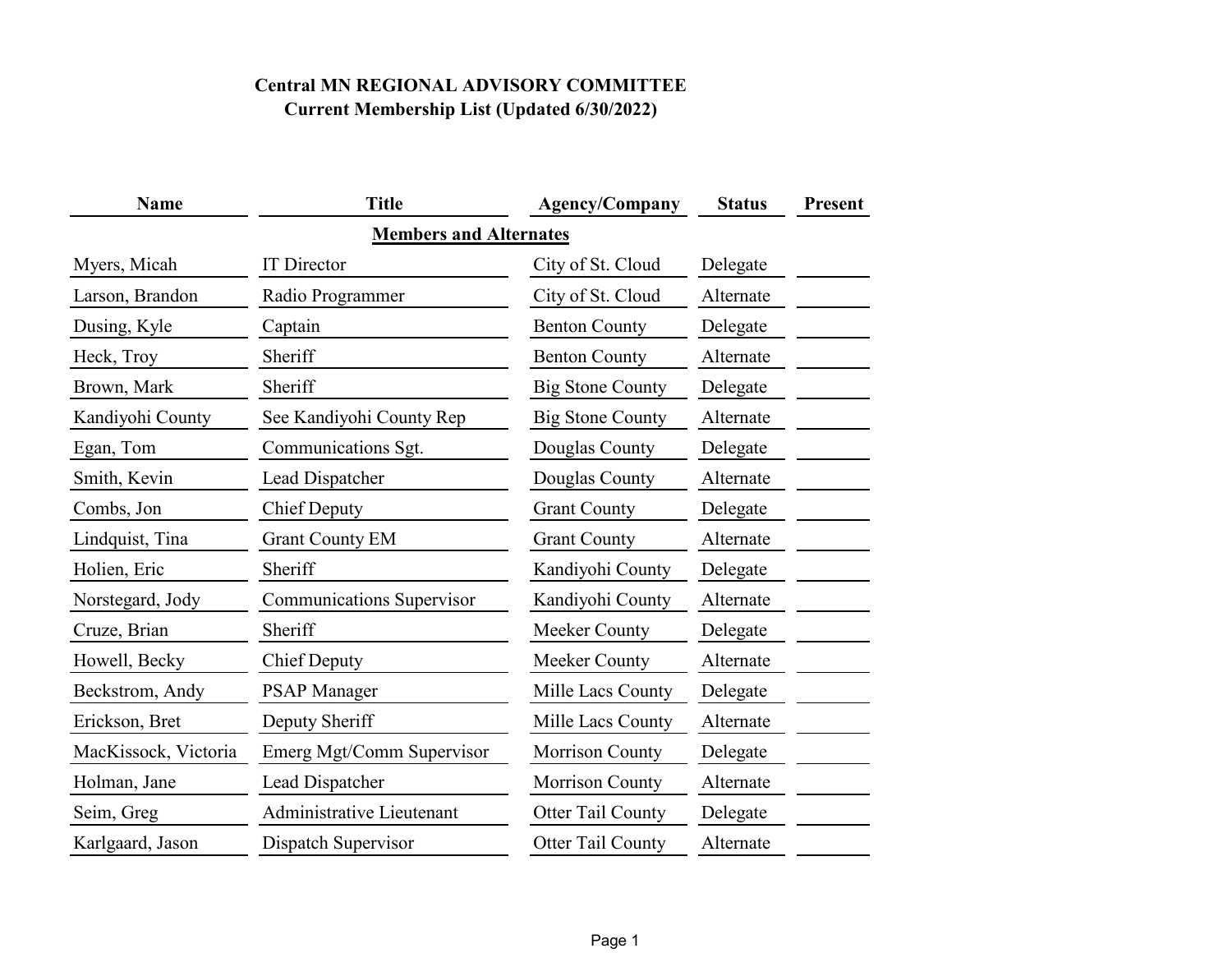| <b>Name</b>                               | <b>Title</b>                         | <b>Agency/Company</b>  | <b>Status</b> | <b>Present</b> |  |
|-------------------------------------------|--------------------------------------|------------------------|---------------|----------------|--|
| <b>Members and Alternates - Continued</b> |                                      |                        |               |                |  |
| Riley, Tim                                | Sheriff                              | Pope County            | Delegate      |                |  |
| Brecht, Nathan                            | <b>Chief Deputy</b>                  | Pope County            | Alternate     |                |  |
| Lahr, Kristen                             | <b>System Support Specialist</b>     | <b>Stearns County</b>  | Delegate      |                |  |
| Lieser, Mary                              | Lieutenant                           | <b>Stearns County</b>  | Alternate     |                |  |
| Dingman, Jason                            | Sheriff                              | <b>Stevens County</b>  | Delegate      |                |  |
| Greiner, Dona                             | <b>Emergency Manager Director</b>    | <b>Stevens County</b>  | Alternate     |                |  |
| Holtz, John                               | Sheriff                              | <b>Swift County</b>    | Delegate      |                |  |
| McGeary, Bill                             | <b>Emergency Manager</b>             | <b>Swift County</b>    | Alternate     |                |  |
| Wisniewski, Mike                          | <b>Emergency Management Director</b> | <b>Todd County</b>     | Delegate      |                |  |
| Booker, Sarah                             | Dispatch Supervisor                  | <b>Todd County</b>     | Alternate     |                |  |
| Wright, Trevor                            | Sheriff                              | <b>Traverse County</b> | Delegate      |                |  |
| Siegel, Lynn                              | <b>Emergency Management</b>          | <b>Traverse County</b> | Alternate     |                |  |
| Wheeler, Tyler                            | <b>Emergency Manager</b>             | Wadena County          | Delegate      |                |  |
| Savaloja, Bryan                           | Deputy Sheriff                       | Wadena County          | Alternate     |                |  |
| Harris, Anthony                           | Sheriff                              | Wilkin County          | Delegate      |                |  |
| Reddy, Darlene                            | <b>Chief Deputy</b>                  | Wilkin County          | Alternate     |                |  |
| Hansen, Seth                              | Deputy Director of EM                | <b>Wright County</b>   | Delegate      |                |  |
| Ward, Richard                             | Deputy Director of EM                | <b>Wright County</b>   | Alternate     |                |  |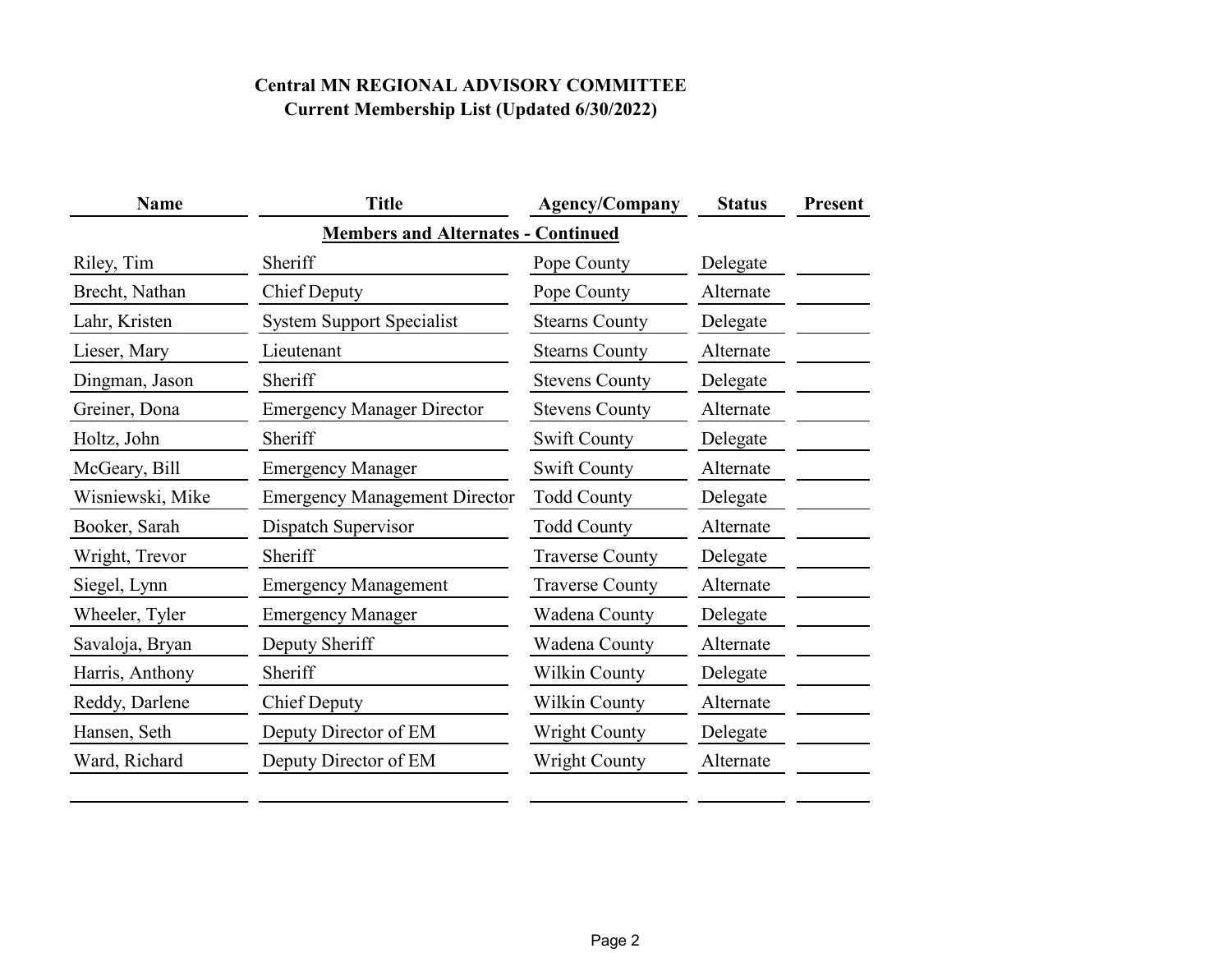**Name Title Agency/Company Status Present**

**Other Governmental Agencies**